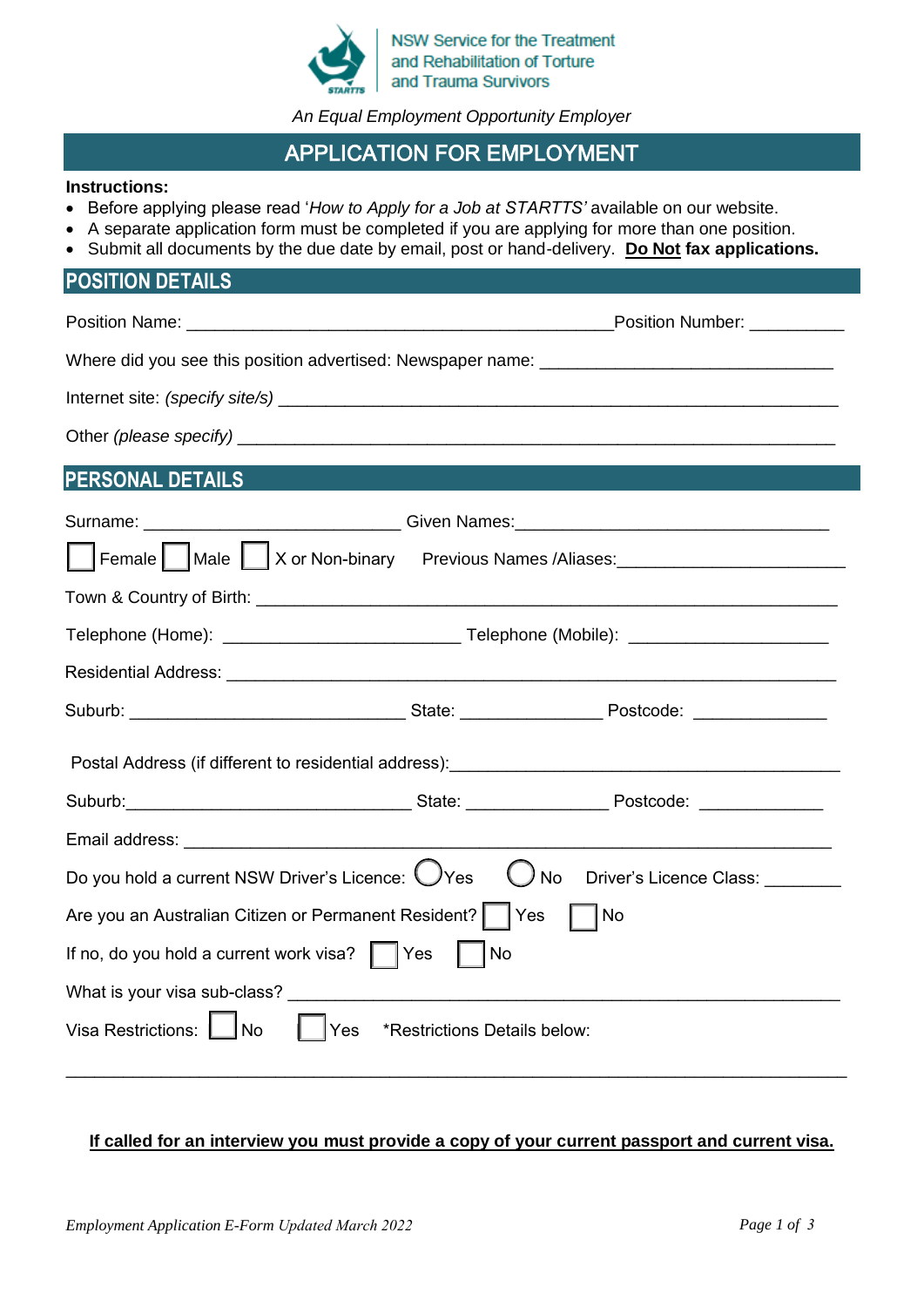### **CURRENT QUALIFICATIONS**

**If relevant, submit copies of your qualifications with your application or if called to attend interview please bring with you at the time of the interview***.* 

#### **Overseas Qualifications**:

If your qualifications are from overseas you must have them assessed in Australia by a recognised assessing, registering and/or licensing body before we can consider them for employment.

If you are selected for interview please bring original or certified copies of your qualifications and/or registration certificates to the interview.

If you have Certificates/Statements of Service from any previous employer which are relevant to the job you are applying form, please also bring them to the interview.

# **Working With Children Check (WWCC) (If relevant to the role)**

Working With Children Check Number. OR Application No.:

Expiry Date:

# **OTHER DETAILS**

**Languages** (*Optional. If fluency in a language is an essential requirement of the position, please make sure you explain how you meet this requirement in your statement against the selection criteria*.)

| Please list languages (other than English) spoken or written fluently. (please tick)   Speak | Write |
|----------------------------------------------------------------------------------------------|-------|
|                                                                                              |       |
|                                                                                              |       |
|                                                                                              |       |

**SPECIAL NEEDS (***Optional***)** If you have any special needs to enable you to attend the interview please list them below.

#### **HEALTH**

To the best of your knowledge and belief are you in good health?  $\parallel \parallel$  Yes  $\parallel \parallel$  No

| v<br>٩S |
|---------|
|         |

Please provide details of any previous or current medical condition or restriction, physical or otherwise, which may affect your ability to perform the essential requirements of the job, and/or any restrictions/requirements which require workplace adjustment.

This must include any medical condition or restriction arising from a previous worker's compensation claim. Failure to provide such information may jeopardise your right to workers' compensation if a preexisting disability is aggravated at work (*Workers' Compensation Act 1987).* Where it is proved that the worker has, at the time of seeking or entering employment in respect of which s/he claims compensation for a disability, wilfully and falsely represented him/herself as not having previously suffered from the disability a dispute resolution body may in its discretion refuse to award compensation which may otherwise be payable.

**Applicants who have a health condition are invited to discuss its relevance or otherwise to their prospects for employment with the interview panel. A disability or injury is NOT a barrier to the consideration of an application for employment.**